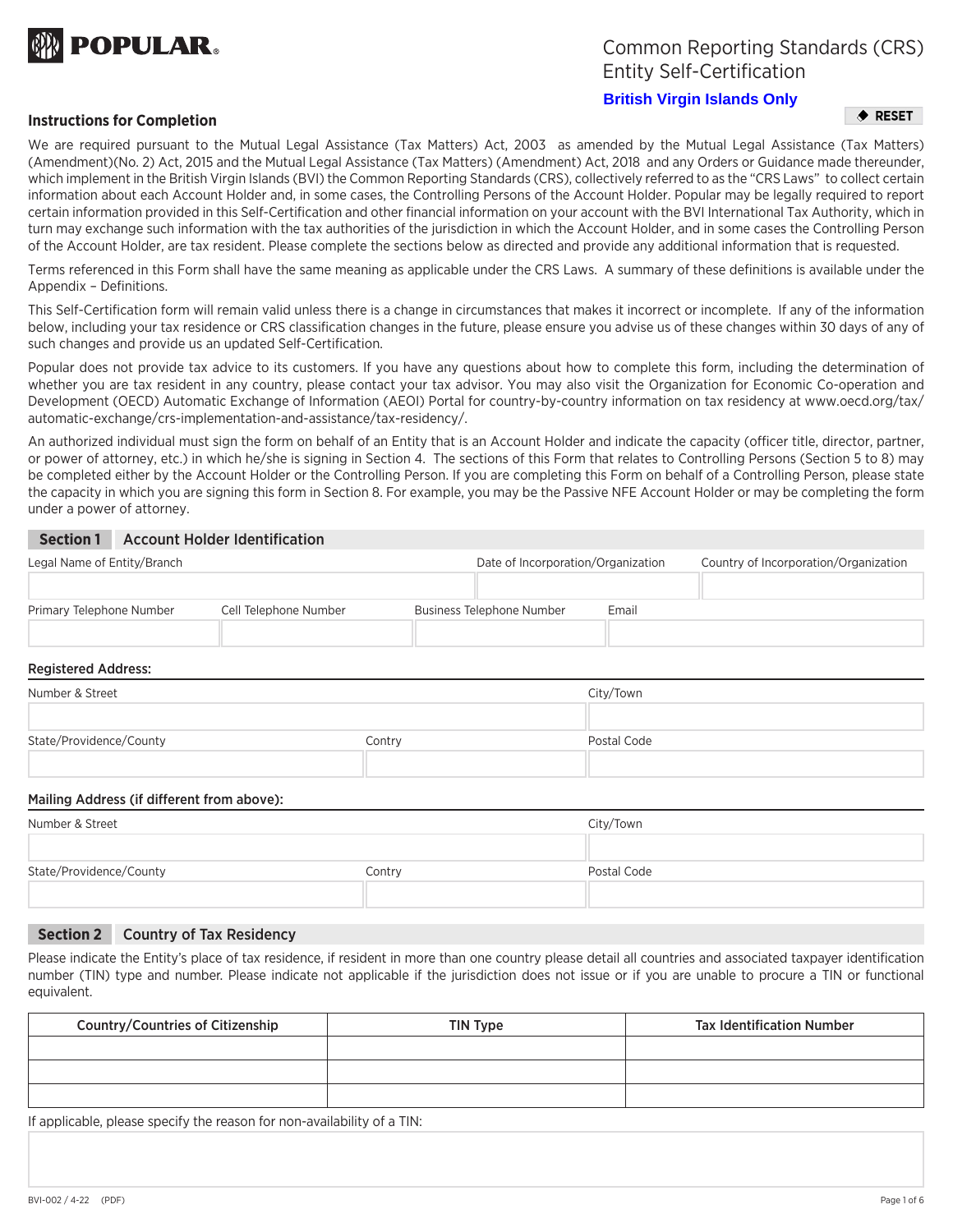#### **Section 3** CRS Classification

Provide your CRS classification by checking the corresponding box(es). Note that your CRS classification does not necessarily coincide with your classification for US or UK FATCA purposes.

## 3.1 If you are a Financial Institution, please tick one of the below categories.

- $\Box$  (a) Custodial Institution
- $\Box$  (b) Depository Institution
- $\Box$  (c) Specified Insurance Company
- $\Box$  (d) Investment Entity
	- $\Box$  An Investment Entity located in a Non-Participating Jurisdiction and managed by another Financial Institution. If you have ticked this box, please indicate the name of the Controlling Person(s). Please refer to the definition of Controlling Person in Annex 1.

Full Name of any Controlling Person(s) (must not be left blank)

Please also complete Sections 5 to 8 below providing further details of any ultimate Controlling Persons who are natural persons.

 $\Box$  Other Investment Entity

## 3.2 If you are an Active Non-Financial Entity ("Active NFE") please specify the type of NFE below:

 $\Box$  (a) Corporation the stocks of which is regularly traded on an established securities market or a corporation which is a related entity of such a corporation.

Provide the name of the established securities market on which the stock is regularly traded:

If you are a related entity of a regularly traded corporation, provide the name of the regularly traded corporation:

 $\Box$  (b) Government entity, International Organization, a Central Bank, or an Entity wholly owned by one or more of the foregoing

- $\Box$  (c) Other Active Non-Financial Entity
- 3.2 If you are a Passive Non-Financial Entity (Passive NFE) please indicate the name of the Controlling Person(s). Please refer to the definition of Controlling Person in Annex 1

Full Name of any Controlling Person(s) (must not be left blank)

Please also complete Sections 5 to 8 below providing further details of any ultimate Controlling Persons who are natural persons.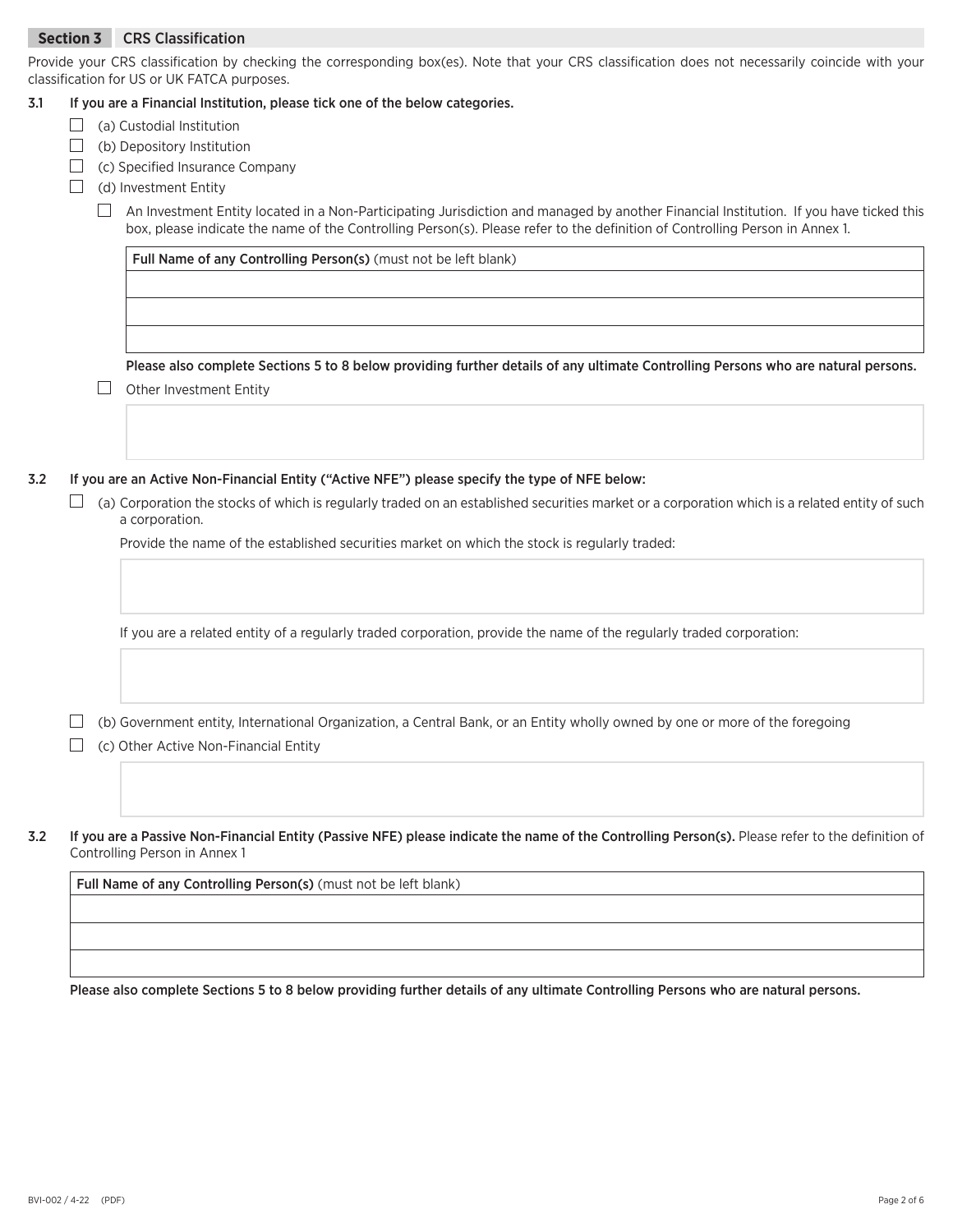#### **Section 4** Declaration and Undertakings

I/We declare (as an authorized signatory of the entity) that the information provided in this form about the entity (and, if applicable, its Controlling Persons) is, to the best of my/our knowledge and belief, accurate and complete. I/We undertake to advise the recipient promptly and provide an updated Self-Certification form within 30 days where any change in circumstances occurs which causes any of the information contained in this form to be inaccurate or incomplete. Where legally obliged to do so, I/we hereby consent to the recipient sharing this information with the relevant tax information authorities.

| Authorized Signature<br>Position/Title                                                                                                                                                                                                         | Date of Birth (MM/DD/YYYY) |  |
|------------------------------------------------------------------------------------------------------------------------------------------------------------------------------------------------------------------------------------------------|----------------------------|--|
| Position/Title<br>Authorized Signature                                                                                                                                                                                                         | Date of Birth (MM/DD/YYYY) |  |
| <b>Section 5</b>                                                                                                                                                                                                                               |                            |  |
| Identification of a Controlling Person                                                                                                                                                                                                         |                            |  |
| Name of Controlling Person<br>5.1                                                                                                                                                                                                              |                            |  |
| Family Name or Surname(s)<br>First or Given Name                                                                                                                                                                                               | Middle Names(s)            |  |
| <b>Current Residence Address:</b><br>5.2<br>Number & Street<br>City/Town                                                                                                                                                                       |                            |  |
|                                                                                                                                                                                                                                                |                            |  |
| State/Providence/County<br>Postal Code<br>Contry                                                                                                                                                                                               |                            |  |
|                                                                                                                                                                                                                                                |                            |  |
| Mailing Address: (if different from Current Residence Address)<br>5.3<br>Number & Street<br>City/Town                                                                                                                                          |                            |  |
| State/Providence/County<br>Postal Code<br>Contry                                                                                                                                                                                               |                            |  |
|                                                                                                                                                                                                                                                |                            |  |
| Date and Country of Birth<br>5.4                                                                                                                                                                                                               |                            |  |
| Date of Birth (DD/MM/YYYY)<br>Town/City of Birth<br>Country of Birth                                                                                                                                                                           |                            |  |
|                                                                                                                                                                                                                                                |                            |  |
| Legal name of the relevant entity Account Holder(s) of which you are a Controlling Person<br>5.5<br>Legal name of Entity 1<br>Legal name of Entity 2<br>Legal name of Entity 3                                                                 |                            |  |
|                                                                                                                                                                                                                                                |                            |  |
| Country of Residence for Tax Purposes and related Taxpayer Identification Number or functional equivalent ("TIN")<br><b>Section 6</b>                                                                                                          |                            |  |
| Please complete the following table indicating:                                                                                                                                                                                                |                            |  |
|                                                                                                                                                                                                                                                |                            |  |
|                                                                                                                                                                                                                                                |                            |  |
| (i) where the Controlling Person is tax resident;                                                                                                                                                                                              |                            |  |
| (ii) the Controlling Person's TIN for each country indicated; and,<br>(iii) if the Controlling Person is a tax resident in a country that is a Reportable Jurisdiction(s) then please also complete Section 7 "Type of<br>Controlling Person". |                            |  |
|                                                                                                                                                                                                                                                |                            |  |
| If the Controlling Person is tax resident in more than three countries, please use a separate sheet                                                                                                                                            |                            |  |
| Country/countries of tax residency<br>Tax reference number type<br>Tax reference number (e.g. TIN)<br>1                                                                                                                                        |                            |  |

If applicable, please specify the reason for non-availability of a tax reference number:

3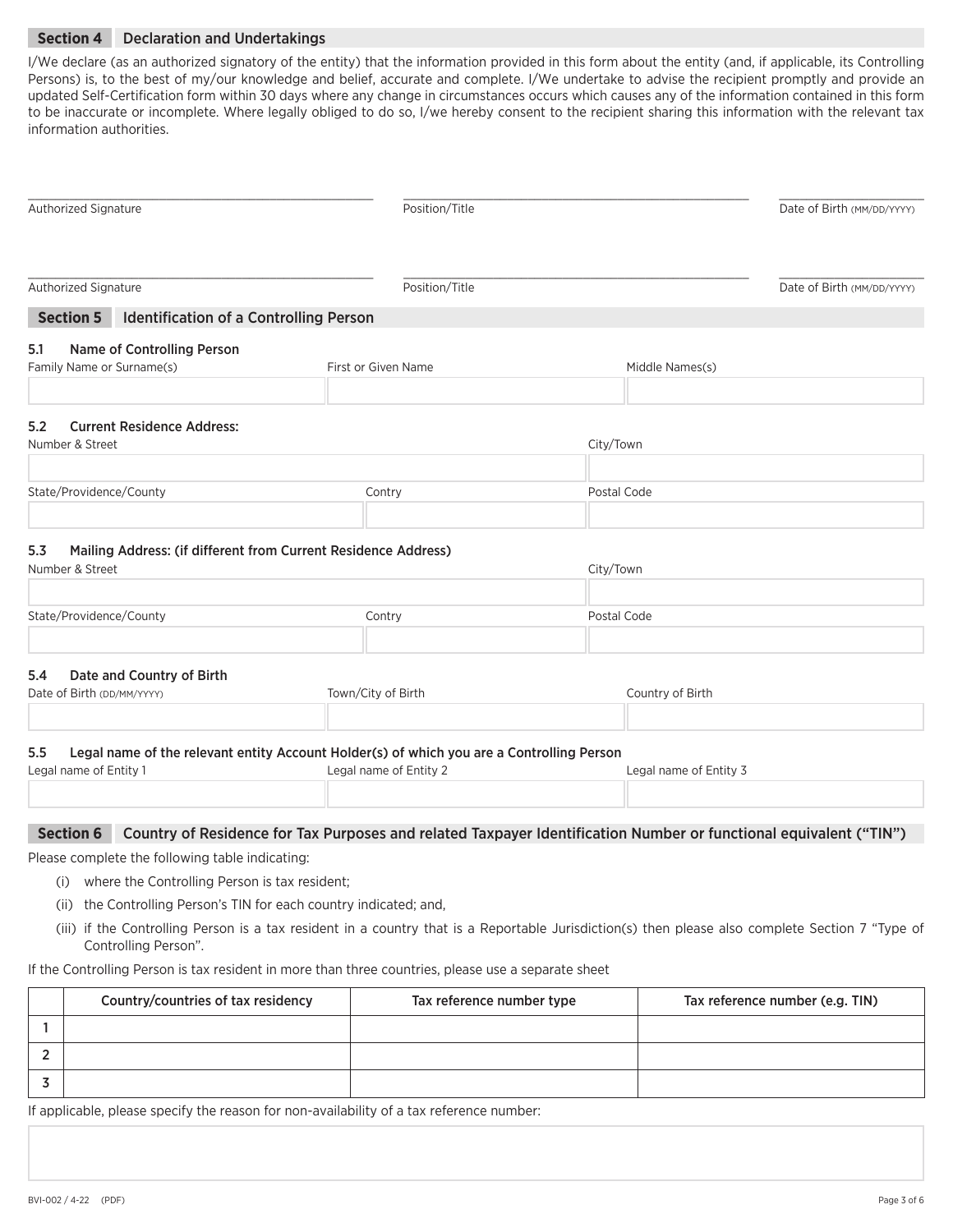**Section 7** Type of Controlling Person

(Please only complete this section if you are tax resident in one or more Reportable Jurisdictions)

- A. If the Controlled Entity is an entity other than a trust (or similar legal arrangement), please select among the following types:
	- $\Box$  Control by Ownership (direct or indirect)
	- $\Box$  Control by other means
	- $\Box$  Senior Management Official

#### B. If the Controlled Entity is a trust, please select among the following types:

- $\Box$  Settlor
- $\Box$  Trustee
- □ Protector
- $\Box$  Beneficiary
- $\Box$  Other. Specify below

C. If the Controlled Entity is a legal arrangement other than a trust, please select among the following types:

- $\Box$  Settlor equivalent
- $\Box$  Trustee equivalent
- $\Box$  Protector equivalent
- $\Box$  Beneficiary equivalent
- $\Box$  Other equivalent. Specify below

\_\_\_\_\_\_\_\_\_\_\_\_\_\_\_\_\_\_\_\_\_\_\_\_\_\_\_\_\_\_\_\_\_\_\_\_\_\_\_\_\_\_\_\_\_\_\_\_\_\_

#### **Section 8** Controlling Person Declaration and Undertakings

I acknowledge that the information contained in this form and information regarding the Controlling Person and any Reportable Account(s) may be reported to the tax authorities of the country in which this account(s) is/are maintained and exchanged with tax authorities of another country or countries in which [I/the Controlling Person] may be tax resident pursuant to international agreements to exchange financial account information.

I certify that I am the Controlling Person, or am authorized to sign for the Controlling Person, of all the account(s) held by the entity Account Holder to which this form relates.

I declare that all statements made in this declaration are, to the best of my knowledge and belief, correct and complete.

I undertake to advise the recipient within 30 days of any change in circumstances which affects the tax residency status of the individual identified in Part 5 of this form or causes the information contained herein to become incorrect, and to provide the recipient with a suitably updated selfcertification and Declaration within 30 days of such change in circumstances.

Signature **Example 20 The Signature Print Name** Print Name **Print Name** Print Name **Date of Birth (MM/DD/YYYY**)

Note: If you are not the Controlling Person please indicate the capacity in which you are signing the form. If signing under a power of attorney, please also attach a certified copy of the power of attorney.

\_\_\_\_\_\_\_\_\_\_\_\_\_\_\_\_\_\_\_\_\_\_\_\_\_\_\_\_\_\_\_\_\_\_\_\_\_\_\_\_\_\_\_\_\_\_\_\_\_\_ \_\_\_\_\_\_\_\_\_\_\_\_\_\_\_\_\_\_\_\_\_\_\_\_\_\_\_\_\_\_\_\_\_\_\_\_\_\_\_\_\_\_\_\_\_\_\_\_\_\_ \_\_\_\_\_\_\_\_\_\_\_\_\_\_\_\_\_\_\_\_\_

**Capacity** 

슬 PRINT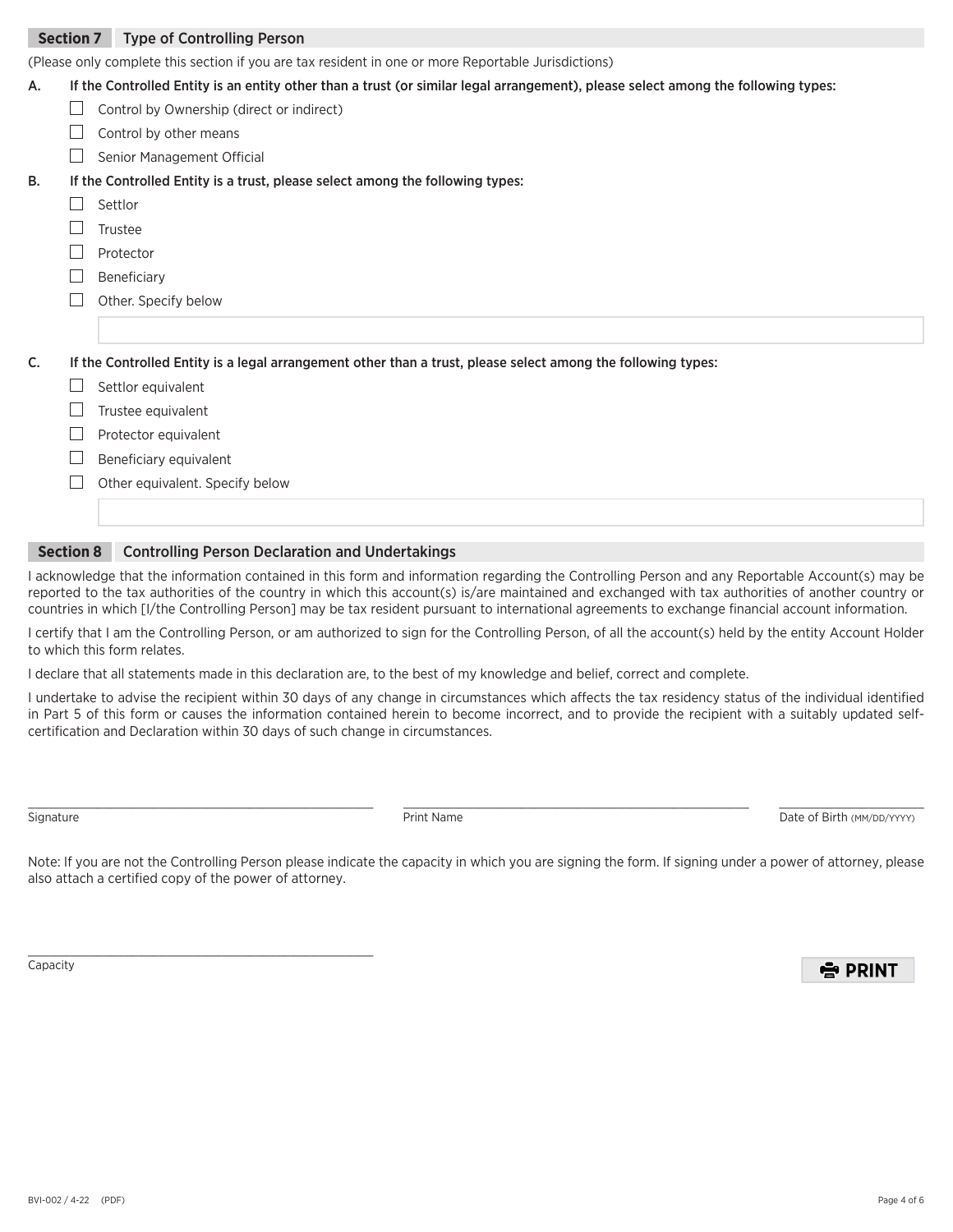## **Annex 1**

## CRS Definitions

Account Holder - The term "Account Holder" means the person listed or identified as the holder of a Financial Account by the Financial Institution that maintains the account. A person, other than a Financial Institution, holding a Financial Account for the benefit or account of another person as agent, custodian, nominee, signatory, investment advisor, or intermediary, is not treated as holding the account for purposes of the Common Reporting Standard, and such other person is treated as holding the account. In the case of a Cash Value Insurance Contract or an Annuity Contract, the Account Holder is any person entitled to access the Cash Value or change the beneficiary of the contract. If no person can access the Cash Value or change the beneficiary, the Account Holder is any person named as the owner in the contract and any person with a vested entitlement to payment under the terms of the contract. Upon the maturity of a Cash Value Insurance Contract or an Annuity Contract, each person entitled to receive a payment under the contract is treated as an Account Holder.

#### Active Non Financial Entity (Active NFE) - The term "Active Non-Financial Entity" means any NFE that meets any of the following criteria:

- a) less than 50% of the NFE's gross income for the preceding calendar year or other appropriate reporting period is passive income and less than 50% of the assets held by the NFE during the preceding calendar year or other appropriate reporting period are assets that produce or are held for the production of passive income;
- b) the stock of the NFE is regularly traded on an established securities market or the NFE is a Related Entity of an Entity the stock of which is regularly traded on an established securities market;
- c) the NFE is a Governmental Entity, an International Organization, a Central Bank, or an Entity wholly owned by one or more of the foregoing;
- d) substantially all of the activities of the NFE consist of holding (in whole or in part) the outstanding stock of, or providing financing and services to, one or more subsidiaries that engage in trades or businesses other than the business of a Financial Institution, except that an Entity does not qualify for this status if the Entity functions (or holds itself out) as an investment fund, such as a private equity fund, venture capital fund, leveraged buyout fund, or any investment vehicle whose purpose is to acquire or fund companies and then hold interests in those companies as capital assets for investment purposes;
- e) the NFE is not yet operating a business and has no prior operating history, but is investing capital into assets with the intent to operate a business other than that of a Financial Institution, provided that the NFE does not qualify for this exception after the date that is 24 months after the date of the initial organization of the NFE;
- f) the NFE was not a Financial Institution in the past five years, and is in the process of liquidating its assets or is reorganising with the intent to continue or recommence operations in a business other than that of a Financial Institution;
- g) the NFE primarily engages in financing and hedging transactions with, or for, Related Entities that are not Financial Institutions, and does not provide financing or hedging services to any Entity that is not a Related Entity, provided that the group of any such Related Entities is primarily engaged in a business other than that of a Financial Institution; or
- h) the NFE meets all of the following requirements:
	- i) it is established and operated in its jurisdiction of residence exclusively for religious, charitable, scientific, artistic, cultural, athletic, or educational purposes; or it is established and operated in its jurisdiction of residence and it is a professional organization, business league, chamber of commerce, labour organization, agricultural or horticultural organization, civic league or an organization operated exclusively for the promotion of social welfare;
	- ii) it is exempt from income tax in its jurisdiction of residence;
	- iii) it has no shareholders or members who have a proprietary or beneficial interest in its income or assets;
	- iv) the applicable laws of the NFE's jurisdiction of residence or the NFE's formation documents do not permit any income or assets of the NFE to be distributed to, or applied for the benefit of, a private person or non- charitable Entity other than pursuant to the conduct of the NFE's charitable activities, or as payment of reasonable compensation for services rendered, or as payment representing the fair market value of property which the NFE has purchased; and
	- v) the applicable laws of the NFE's jurisdiction of residence or the NFE's formation documents require that, upon the NFE's liquidation or dissolution, all of its assets be distributed to a Governmental Entity or other non-profit organization, or escheat to the government of the NFE's jurisdiction of residence or any political subdivision thereof.

Controlling Person - The term "Controlling Person" means the natural persons who exercise direct or indirect control over an entity. This term corresponds to the term "beneficial owner" as described in Recommendation 10 and the Interpretative Notes on Recommendation 10 the Financial Action Task Force Recommendations ("FATF") and must be interpreted in a manner consistent with such recommendations. In the case of an entity that is a legal person, it means the natural person who ultimately has a controlling ownership interest in the entity, which applied consistently with the Virgin Islands AML laws results in a 10% ownership interest. In the case of a trust, such term means the settlor(s), the trustees(s), the protector(s) (if any), the beneficiary(ies) or class(es) of beneficiaries, and any other natural person(s) exercising ultimate effective control over the trust, and in the case of a legal arrangement other than a trust, such term means persons in equivalent or similar positions.

## FATF Recommendations on Controlling Persons:

Identify the beneficial owners of the customer and take reasonable measures to verify the identity of such persons, through the following information. For legal persons<sup>1</sup>:

- (a) The identity of the natural persons (if any as ownership interests can be so diversified that there are no natural persons (whether acting alone or together) exercising control of the legal person or arrangement through ownership) who ultimately have a controlling ownership interest<sup>2</sup> in a legal person; and
- (b) to the extent that there is doubt under (a) as to whether the person(s) with the controlling ownership interest are the beneficial owner(s) or where no natural person exerts control through ownership interests, the identity of the natural persons (if any) exercising control of the legal person or arrangement through other means.